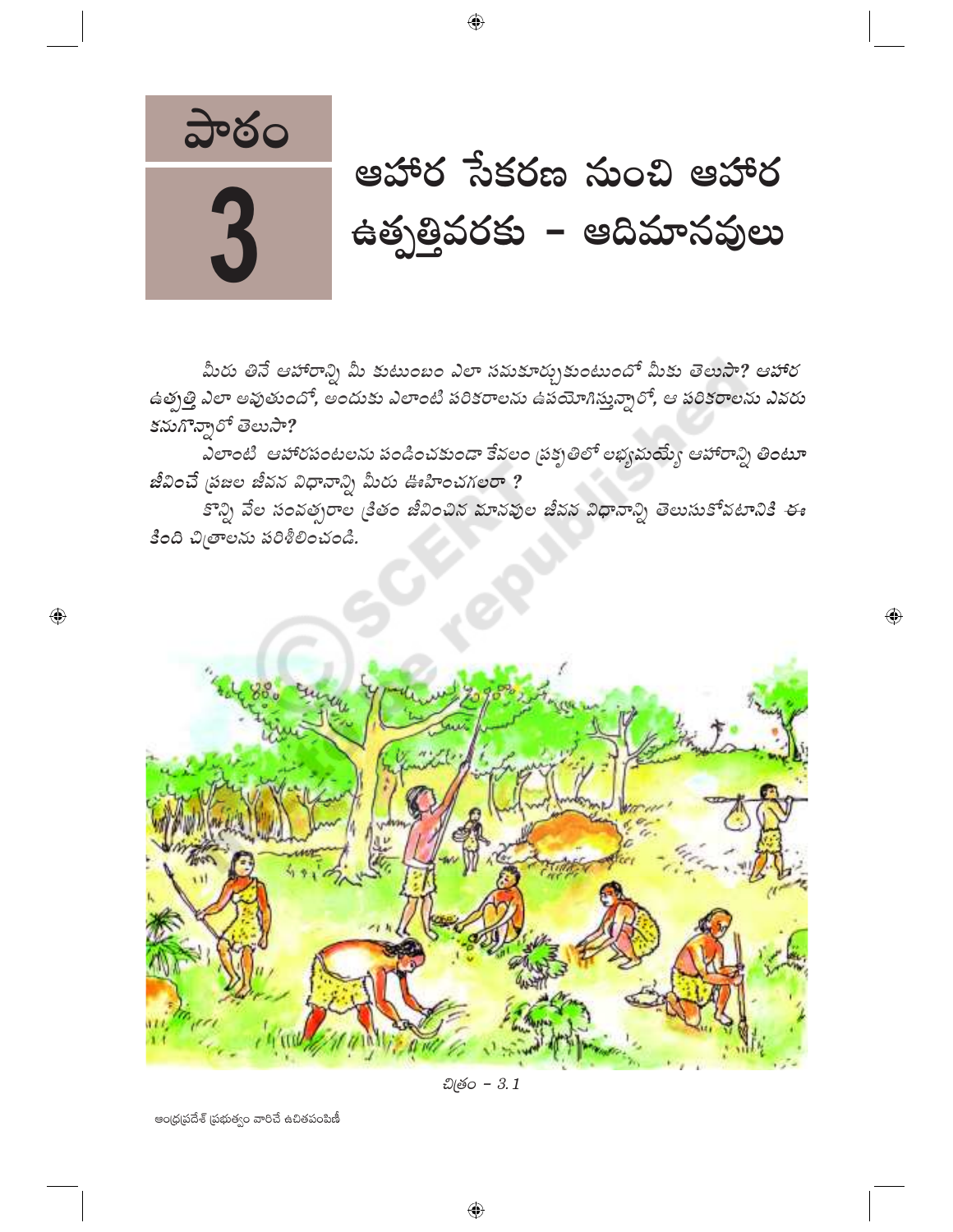

 $\bigoplus$ 

- ెపై చిఱ్రాల్లో మానవులు ఆహారాన్ని ఎలా సేకరిస్తున్నారు?
- వారు ఎటువంటి దుస్తులను వేసుకున్నారు?
- <mark>ైపై చి</mark>త్రాల్లో 5 లేదా 6 రకాల పనిముట్లు, ఆయుధాలు ఉన్నాయి. వాటిని గుర్తు పట్టగలరా?
- $\bullet$  3.2వ చిత్రంలో అడవి నుంచి (స్త్రీ, పురుషులు ఏమి తెస్తున్నారో చెప్పండి.
- ◆ వారు ఎటువంటి పనులను చేసున్నారో వివరించండి.

# ఆహార సేకరణ, వేట

కొన్ని వేల సంవత్సరాల క్రితం మానవులు అడవులలో (పకృతి సిధ్దంగా దొరికే ఫలాలు, పుష్పాలు, తేనె, గింజలు, దుంపలు, వేర్లను సేకరించేవారు. వాటితో పాటు పక్షులను, జంతువులను వేటాదుతూ జీవనాన్ని గడిపేవారు. వారికి పంటలను పండించడం, జంతువులను మచ్చిక చేసుకోవటం తెలియదు.

మీరు తినే ఆహారంలో అడవుల నుంచి (పకృతి సిద్ధంగా దొరికే వాటి జాబితాను సిద్ధం చేయండి. తినటానికి వీలుగా వాటిని ఎలా తయారు చేసుకుంటారు?

 $\bigoplus$ 

మిమ్మల్ని అడవికి పంపితే అక్కడ తినదగిన ఆహారాన్ని ఏవిధంగా కనుక్కుంటారు? ఈ విషయం తెలియాలంటే ఏ ఫలాలు తినవచ్చో, అవి ఏ కాలంలో పందుతాయో మీకు తెలిసి ఉందాలి. వాటిని ఎలా తినాలో, వచ్చిగా తినాలా, සයී පී රඩ తినాలా, నూరి తినాలా, మరికొన్ని పదార్థాలతో కలిపి రుబ్బి తినాలా, నీటిలో నానబెట్టి తినాలా అన్న విషయాలను మీరు తెలుసుకోవాలి.

వేటాడటానికి ఆ (పాంతంలో సంచరించే జంతువుల అలవాట్లు, జీవన విధానం గురించి వేటగాళ్ళు తెలుసుకునే వారు. నీటి కొరకు జంతువులు ఏ[పాంతానికి వస్తున్నాయో గమనించేవారు. అవి (పమాదకరమైనవా, కావా, వాటి శరీర భాగాల ఉపయోగాలు తెలుసుకునే వారు. ఆదిమానవులు ఈ విషయాలను వారి పూర్వీకుల ద్వారా తెలుసుకొని తమ సంతతికి తెలియచేసేవారు.

16 సాంఘికశాస్త్రం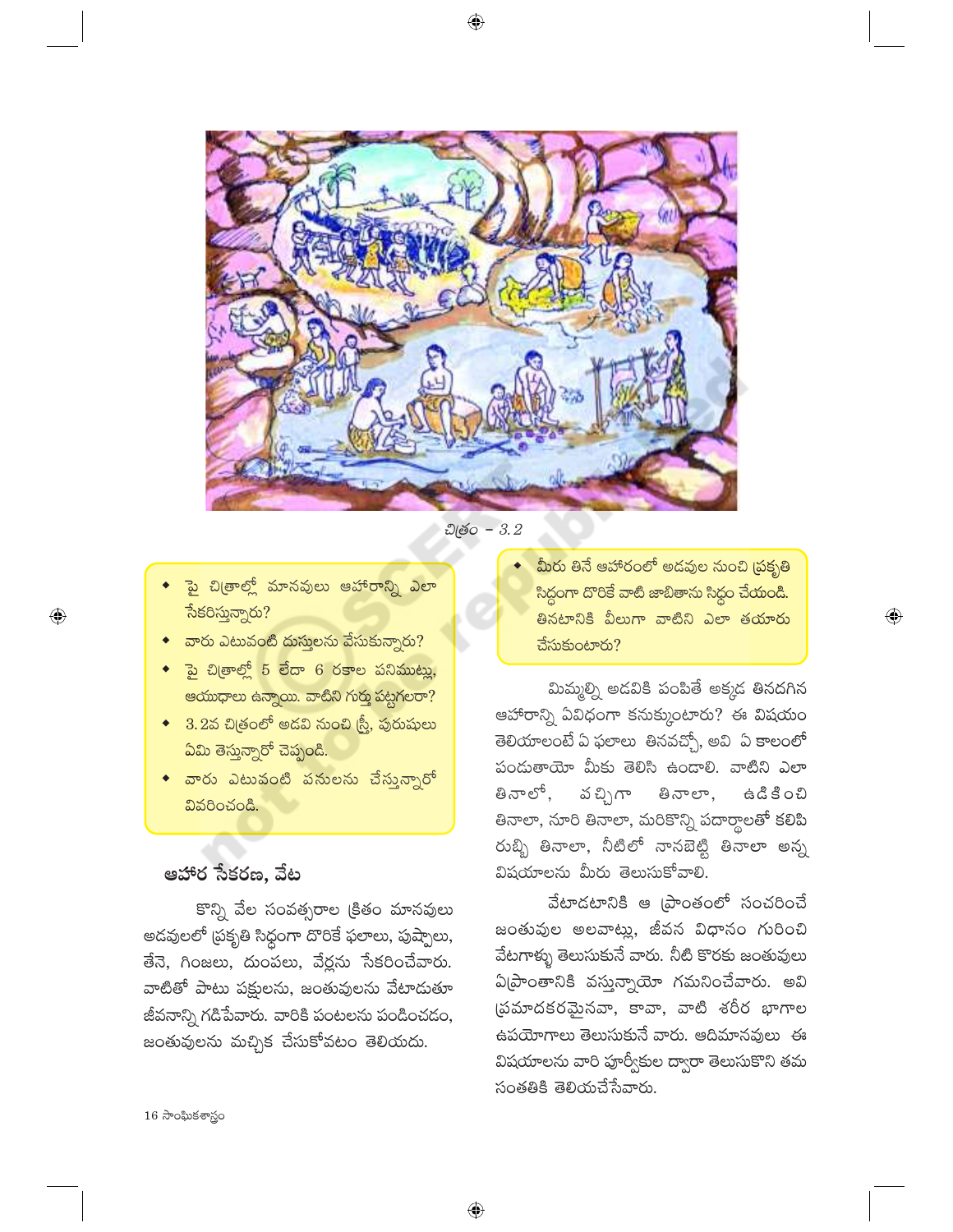- నేటి మానవులు, ఆదిమానవుల ఆహార అలవాట్లలోని భేదాలు, పోలికలను ఊహించి రాయండి.
- ్ఆదిమానవులు ఏ విధమైన దుస్తులు వేసుకొనే వారో మీకు తెలుసా? (పస్తుతం మీరు వేసుకునే దుస్తులనే వారూ వేసుకొనే వారా?

#### రాతి పనిముట్లు

 $\bigoplus$ 

నేదు మనం యంత్రాలను, ట్రాక్టర్లను, ఉక్కు పనిముట్లను ఉపయోగిస్తున్నాం. ఆదిమానవులు రాళ్ళు, ఎముకలు, కొయ్యతో చేసిన పనిముట్లను ఉపయోగించేవారు. పెద్దరాళ్ళను జాగ్రత్తగా వేరొక రాయితో కొట్టి నునుపుగా, పదునుగా చేసి పనిముట్లు తయారు చేసుకొనేవారు. ఈ పెద్దరాతి పనిముట్లు మాంసం కోయటానికి, భూమిలోనుంచి దుంపలను తవ్వటానికి, జంతువులను వేటాడడానికి ఉపయోగపడేవి.



చిత్రం – 3.4 (ఎ, బి) మహబూబ్నగర్ జిల్లా అ[మాబాదులో బయల్పడిన పురాతన పెద్ద రాతి పనిముట్లు. చిత్రం – 3.4 (సి) పొట్టి శ్రీరాములు నెల్లురు జిల్లా

కామకూరులో బయల్పడిన పురాతన రాతి గొడ్డలి.



ఆంధ్రప్రదేశ్ (పభుత్వం వారిచే ఉచితపంపిణీ



చిత్రం - 3.3 రాతి పనిముట్ల తయారీలో ఒక విధానాన్ని వివరించే చిత్రం.

 $\bigoplus$ 

కొన్ని వేల సంవత్సరాల తర్వాత వారు ముడిరాతి నుంచి నునుపుగా, అనువుగా ఉండేలా చిన్న రాతి పనిముట్లను తయారుచేయటం మొదలు పెట్టారు. ఇలాంటి పనిముట్లను సూక్ష్మ రాతి పరికరాలు అనేవారు. వీటికి కొయ్య లేదా ఎముక పిడిని బిగించి వాటిని కతులు, బాణాలు, కొడవళ్ళ లాగా ఉపయోగించేవారు. ఈ పరికరాలు నేలలో గోతులు తవ్వటానికి, చెట్లను నరకటానికి, బెరడు తీయటానికి, జంతువుల చర్మం తీయడానికి, వాటిని శుథ్రం చేసి



 $\overline{\mathbb{Q}}$ 

చిత్రం - 3.5 మహబూబ్నగర్ జిల్లా అ[మాబాద్లో బయల్బడిన రాతి పలకల నుంచి తయారు చేసిన పనిముట్లు



చిత్రం - 3.7 ఆదిలాబాద్ జిల్లా ఘనపూర్లో బయల్పడిన సూక్ష్మ రాతి పరికరాలు

ఆహార సేకరణ నుంచి ఆహార ఉత్పత్తి వరకు – ఆదిమానవులు

 $\bigoplus$ 

**17**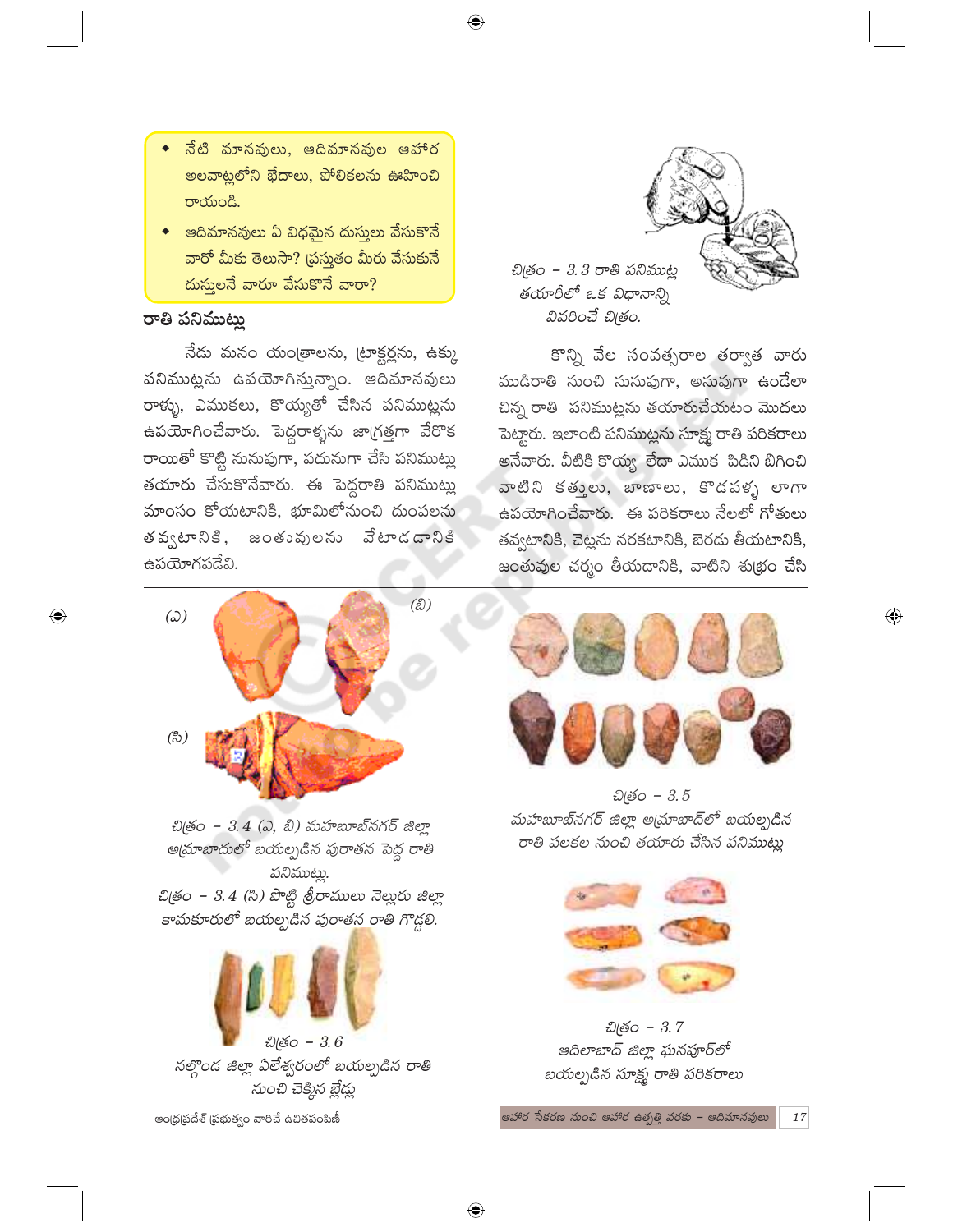దుస్తులుగా కుట్టుకోవడానికి మాంసం, ఎముకలను కోయటానికి, వేర్లు, పండ్లు కోయటానికి, జంతువులను వేటాడటానికి ఉపయోగపడేవి.



చిత్రం - 3.8 సూక్ష్మ రాతి పరికరాలు: రాతి కొడవలి

ఆనాటి రాతిపనిముట్లు లభ్యమైన [పాంతాల ద్వారా, రాతి పనిముట్లను అధ్యయనం చేయడం ద్వారా ఆదివూనవుల జీవనవిధానాల గురించి తెలుసుకోగలం.

ఏయే పనులకు రాళ్ళను నేటి (పజలు <mark>ఉపయోగిస్తున్నారు? చర్చించి రాయండి.</mark>

నిప్పు

నిప్పును కనుక్కోవడంతో ఆదిమానవుల జీవితంలో గొప్ప మార్పు చోటు చేసుకుంది. బహుశా వారు రెండు రాళ్ల మధ్య రాపిడితో నిప్పును పుట్టించి వుంటారు. వారు ఆహారంగా తీసుకొనే పచ్చి మాంసాన్ని ఆ నిప్పుతో కాల్చి తినటానికి వీలుపడింది. వందుకొని తినే ఆహారానికి ఇది నాంది పలికింది. ఆ నిప్పును అనేక రకాలుగా ఉపయోగించుకొనే వారు. కౄరమృగాలను తరిమేయటానికి, తాము నివసించే గుహలలో వెలుగు నింపటానికి ఉపయోగించేవారు. చెక్కను గట్టిపరిచి ఉపయోగించటానికి దానిని నిప్పుపై వేడి చేసేవారు.

- నేడు మనమందరం నిప్పును దేనికి  $\triangle$ పయోగిస్తున్నాం?
- ఆది మానవుల జీవిత అనుభవాన్ని పొందటానికి చెకుముకి రాళ్ళను ఉపయోగించి రాపిడితో నిప్పును పుట్టించి వాటి కింద పత్తిని కానీ లేదా ఎందుటాకులను కానీ ఉంచి మండించండి.

 $\bigoplus$ 



చిత్రం-3.9 - కర్నూలు జిల్లాలోని బెలూమ్ గుహల (పవేశ మార్గం

(ప్రాచీన కాలంలో (పజలు నివసించిన (పదేశాలలో నేలను తవ్వినప్పుడు దొరికిన పురాతన సామా(గి, ఎముకలు, పాత్రలు, భవనాల అవశేషాలను అధ్యయనం చేసేవారిని పురావస్తుశా్యవేత్తలు అంటారు.

పురావస్తు శాగ్రుజ్జులు కర్నూలు జిల్లా గుహలలో ఆదిమానవులకు చెందిన అనేక రాతి పనిముట్లను కనుగొన్నారు. ఈ జిల్లాలో బేతంచెర్ల, బనగానపల్లి [పాంతాలలో కొన్ని వందల గుహలు ఉన్నాయి. వి[శాంతి తీసుకోవటానికి, రాతి పనిముట్లను దాచుకోటానికి ఈ గుహలను ఆదిమానవులు కొన్ని వేల సంవత్సరాలు ఉపయోగించారు.

జంతువుల ఎముకలు, రాతి పనిముట్లు ముఖ్యంగా సూక్ష్మ రాతి పరికరాలు, ఎముకలతో చేసిన పనిముట్లు ఈ గుహలలో పురావస్తు శాద్ర్రవేత్తలు కనుగొన్నారు. ఎముకలతో చేసిన పనిముట్లు ఈ గుహలలో తప్ప భారత ఉపఖండంలో మరెక్కడా దొరకలేదు.

 $\bigoplus$ 



చిత్రం–3.10 : కర్నూలు జిల్లా ముచ్చట్ల చింతమాను గవి గుహలో లభ్యమయిన ఎముకలతో తయారు చేసిన పనిముట్లు.

18 సాంఘికశాస్త్రం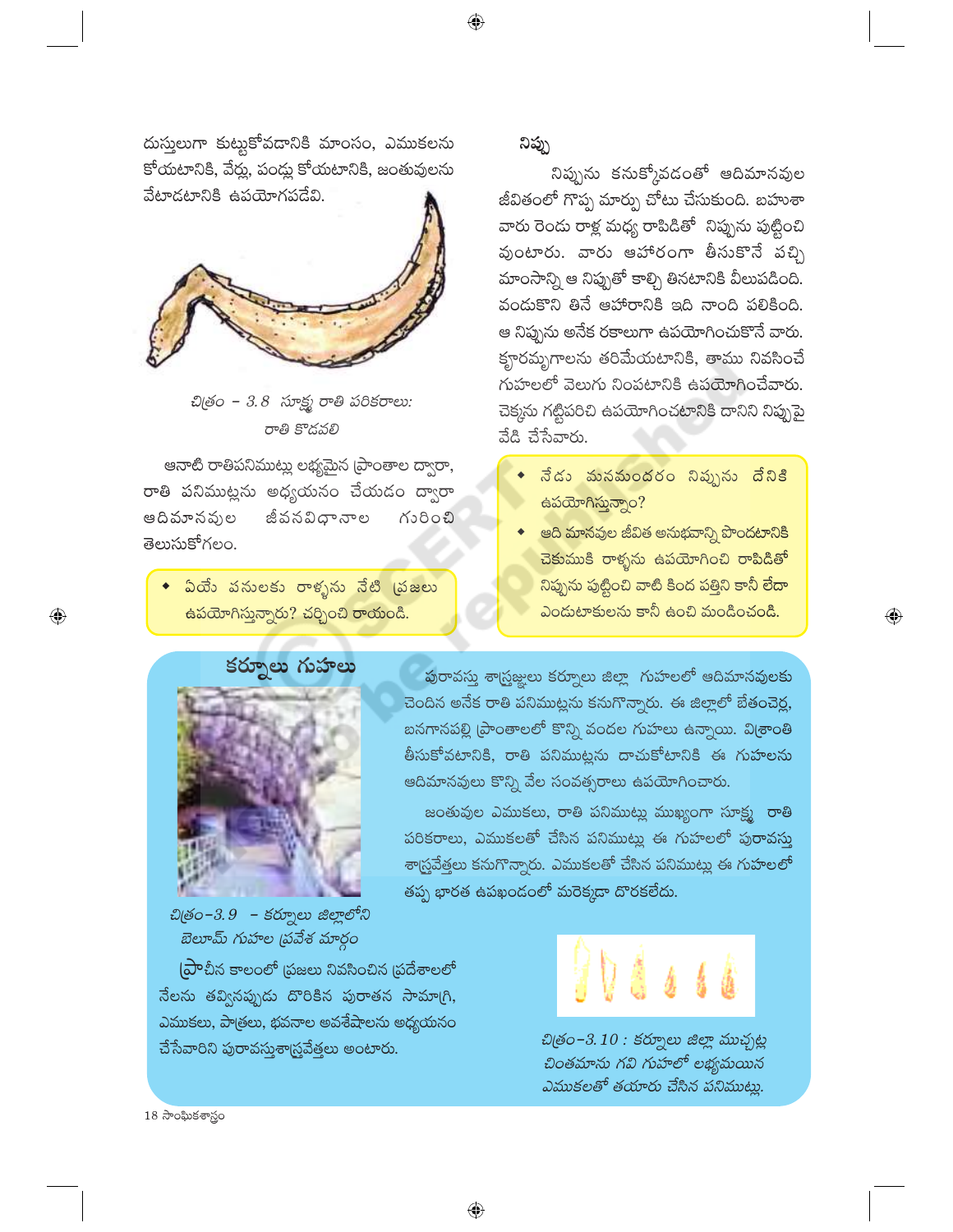#### సంచార జీవనం

ఆదిమానవులు చిన్న చిన్న గుంపులుగా గుహలలో, చెట్లు లేదా రాళ్ళ నీడలో నివసించేవారు. ఇళ్ళను నిర్మించుకొనే వారు కాదు. ఒక (పాంతం నుంచి మరొక (పాంతానికి పోతూ సంచారజీవనం గడిపేవారు. ఒక (పాంతం నుంచి మరో (పాంతానికి నిరంతరం సంచరించే వారిని సంచార జీవులు అని అంటారు.

- ఏయే కారణాల వల్ల ఆదిమానవులు ఒక స్టాంతం నుంచి మరొక (పాంతానికి సంచరించేవారో మీరు ఊహించగలరా?
	- ఒక గుంపు (పజలు ఒక (పాంతంలోని పండ్లను లేదా జంతువులను పూర్తిగా ఉపయోగించుకుంటే ఏమి జరుగుతుంది?
	- $\bullet$  జంతువులు ఒకే [పాంతంలో నివసిసాయా? లేదా అవి సంచార జీవితం గదుపుతాయా?
	- సంవత్సరం పొడవునా ఒకే [పాంతంలో నీరు దొరుకుతుందా?
- ఇప్పటికీ చాలా మంది (పజలు ఒక (పాంతం నుంచి మరొక [పాంతానికి మారుతూ ఉన్నారు. అలా మారేటప్పుడు వారు ఏ ఏ వస్తువులను తమతో తీసుకు వెళుతుంటారు?
- ఆదిమానవులు ఒక [పాంతం నుంచి మరొక ప్రాంతానికి వలస వెళ్లేటప్పుడు తమతో ఏ వస్తువులను తీసుకు వెళ్లేవారు?
- ెనేడు మానవులు సంచార జీవితం గడపక <mark>ఇళ్ళు నిర్మించుకొని అక్కడే నివసించడానికి గల</mark> కారణాలేవి?

#### చిత్రకళ

 $\bigoplus$ 

వివిధ (పాంతాలలోని గుహల గోడలపై, రాతిస్తావరాలపై ఆదిమానవులు జంతువులను, వారు వేటాడే సంఘటనలనూ చిత్రించారు. వారు కొన్ని రకాల రంగు రాళ్ళను పిండి చేసి, జంతువుల కొవ్వును కలిపి చి[తాలు వేయటానికి అవసరమైన రంగులను

 $\bigoplus$ 

ఆంధ్రప్రదేశ్ (పభుత్వం వారిచే ఉచితపంపిణీ

తయారు చేసుకొనేవారు. చిత్రించటానికి వెదురు కుంచెలను ఉపయోగించేవారు. బహుశా వారు ఇలా చిట్రించటానికి మతపరమైన [పాముఖ్యత ఉండి ఉందవచ్చు.

◆ మీ (పాంతంలోని (పజలు వివిధ పర్వదినాల ప్రాముఖ్యతను చి[తాలద్వారా, ముగ్గులద్వారా తెలియచేసారా?

చింతకుంట గ్రామం ముద్దనూరు మండలం, వై.యస్.ఆర్. కడప జిల్లాలో ఉంది. ఇక్కడ పది రాతి స్థావరాలు ఉన్నాయి. ఈ రాతి స్థావరాలలో ఆదిమానవులు గీసిన చిత్రాలు కనుగొన్నారు. ఎరుపు, తెలుపు రంగులలో 200 పైగా చి[తాలు ఉన్నాయి. వాటిలో పది చిత్రాలు మాత్రమే తెలుపు రంగులో ఉన్నాయి. ఈ తెలుపు రంగు చి[తాలు మతపరమైన భావనలకు చెందినవి. ఎరుపు రంగు చిత్రాలలో ఉన్న మూపురం ఎద్దు ఒకే ఒక గుహలో ఉంది. ఈ గుహను స్థానికంగా *ఎద్దల ఆవుల గుందు* అని అంటారు. ఇంకా మిగిలిన రాళ్ళపై జింక, దుప్పి, నక్క కుందేలు, పక్షులు, మానవుల చిత్రాలను మనం గమనించవచ్చు.

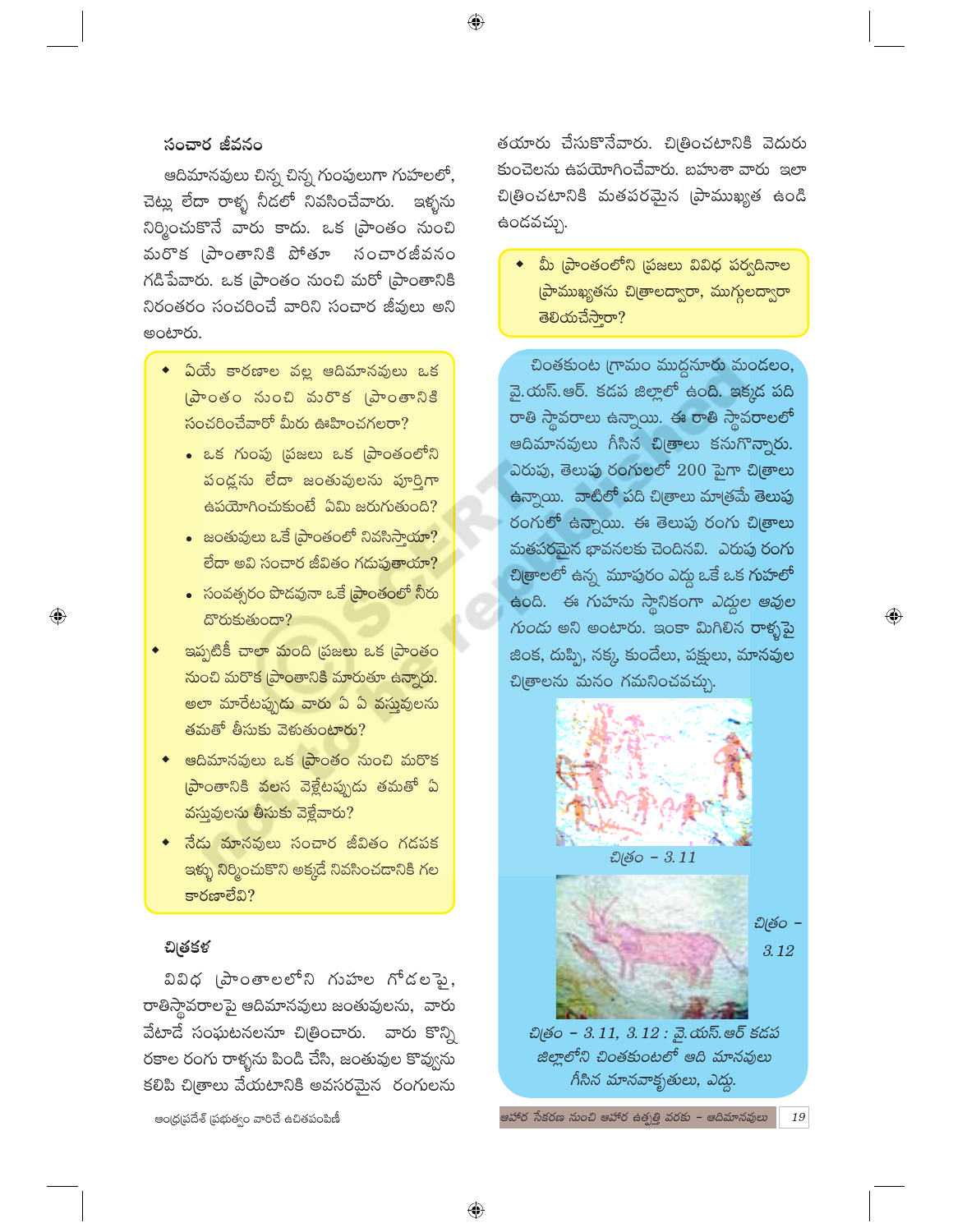

 $\bigoplus$ 

పటం 1: ఆంధ్రప్రదేశ్లలోని ముఖ్యమైన రాతి చిత్ర కళా స్థావరాలు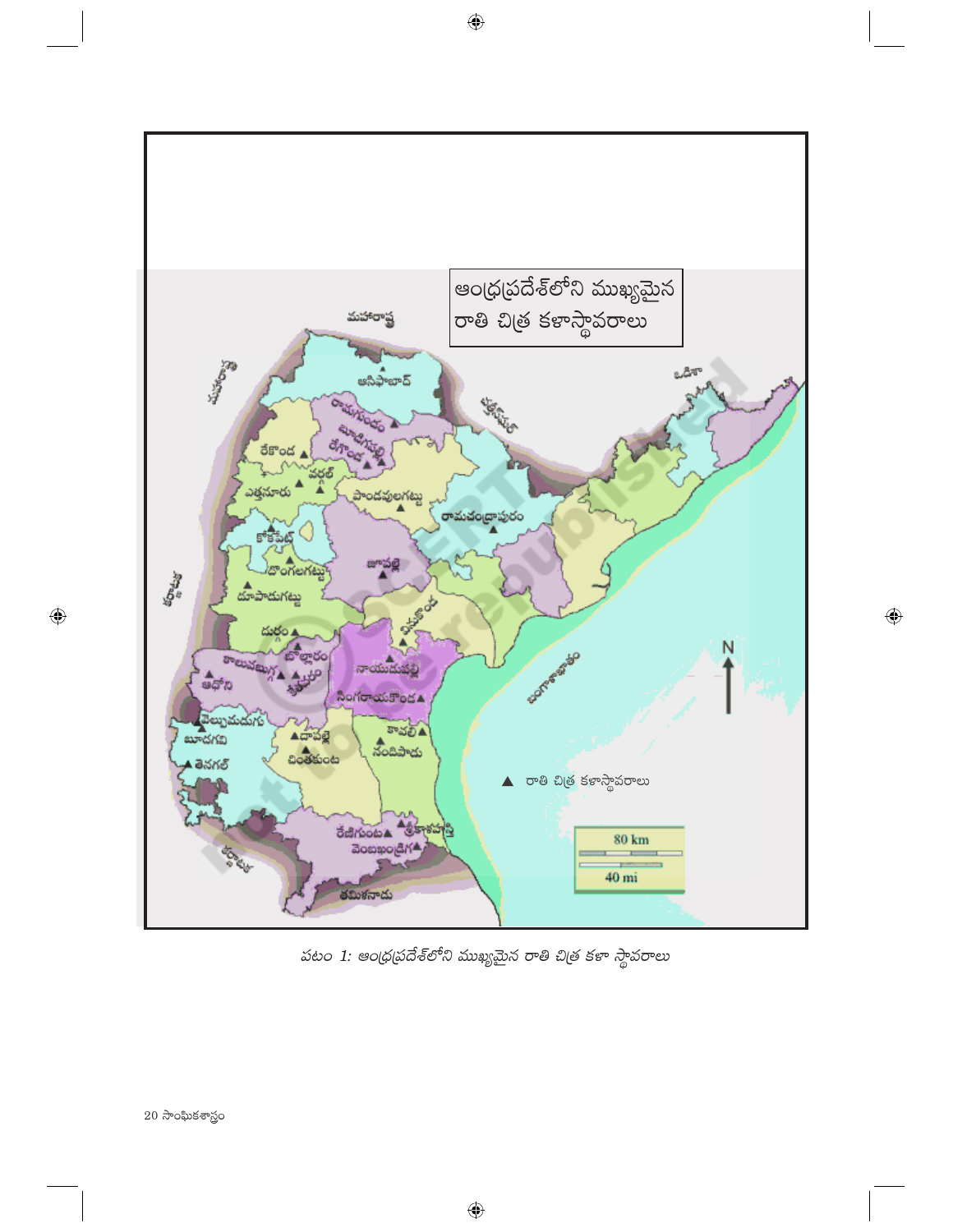⊕

# నేటి కాలంలో వేటగాళ్ళు

నేటికి కూడా (పపంచంలో కొన్ని సమూహాల మానవులు వేటాదడం, ఆహార సేకరణ ద్వారా జీవితాన్ని గడుపుతున్నారు. మన రా్డకుంలో కొంతమంది యానాదులు, చెంచులు ఈ విధమైన జీవితాన్ని నేటికీ గడుపుతున్నారు. వారి జీవన విధానాన్ని అర్థం చేసుకోవాలని కొంతమంది పరిశోధకులు వారితో సహజీవనం సాగించి వారి గురించి అధ్యయనం చేస్తున్నారు. కొన్ని వేల సంవత్సరాల<sup>్</sup> క్రితం ఆదిమానవులు అడవులలో ఏవిధవైన జీవితం గడిపేవారో ఊహించుకోవటానికి ఈ అధ్యయనం తోద్భదుతుంది.



 $\bigoplus$ 

పటం: 132



పటం: 13బి

ఆంధ్రప్రదేశ్ (పభుత్వం వారిచే ఉచితపంపిణీ





 $\bigoplus$ 

#### సమ జీవనం

ఆదిమానవులు చిన్న సమూహాలుగా ఏర్పడి సంచార జీవనాన్ని గడిపేవారని తెలుసుకున్నాం. అప్పుడు న్రీ పురుషులు అందరూ కలిసి వేటాడి ఆహారాన్ని సంపాదించుకునేవారు. ఆహార అన్వేషణలో స్రీలు, పిల్లలు చాలా ఉత్సాహంగా పాల్గొని చిన్న జంతువులను వేటాడి ఆహారాన్ని సంపాదించేవారు. పెద్ద జంతువులను వేటాడటానికి కొన్ని రోజుల (పణాళిక ద్వారా పురుషులు నిర్వహించేవారు.

ఆనాటి వేటగాళ్ళు వేటాడిన ఆహారాన్ని వారి సమూహంలోని (పజలందరితో పంచుకొనేవారు. మాంసం, చేపలు, పండ్లు, ఆకులు, దుంపలు, అడవి ధాన్యాలను నిలువ చేసే వసతులు ఆనాటి మానవులకు ఉండేవి కావు. కానీ నేటికాలంలో మనం

ఆహార సేకరణ నుంచి ఆహార ఉత్పత్తి వరకు – ఆదిమానవులు 21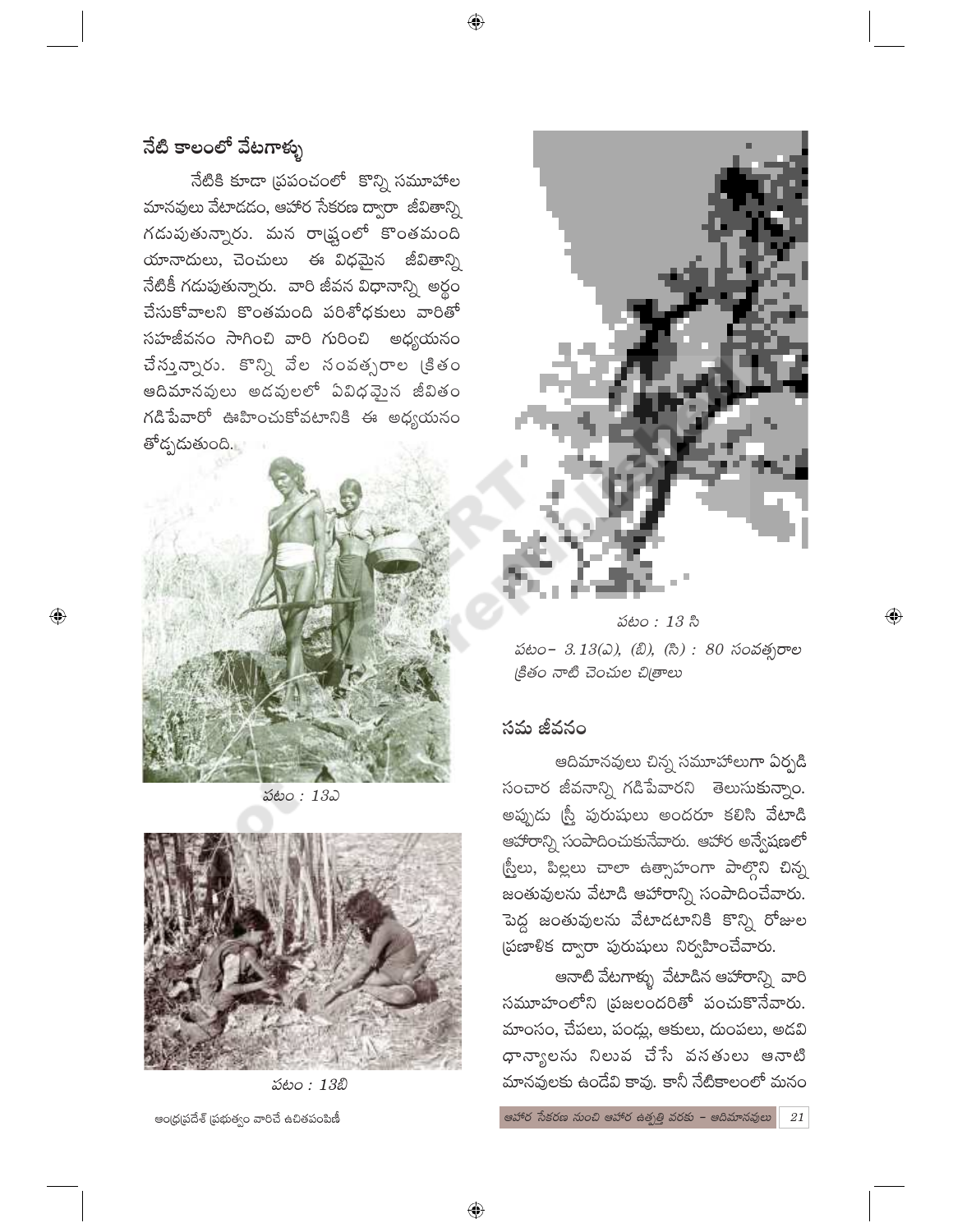తినే ధాన్యాలు, పప్పుదినుసులు త్వరగా చెడిపోవు. అంతేకాక కొన్ని నెలల వరకు చెడిపోకుండా కాపాదుకోటానికి జాడీలు, దబ్బాలు లభిస్తున్నాయి. కానీ సంచార జీవితం గడిపిన ఆదిమానవులకు ఇలాంటి వసతులు ఉండేవి కావు.

వేటాడిన, అడవిలో దొరికిన ఆహారాన్ని పంచుకొనటం వల్ల వారిలో ధనిక, పేద తేదాలు ఉండేవి కావు. ఒకరితో మరొకరు సమానంగా వ్యవహరించేవారు. అందరూ కలసి మెలసి చర్చించి కొన్ని ముఖ్యమైన నిర్ణయాలను తీసుకొనేవారు.

ఆదిమానవులు అడవిలోని జంతువులను వేటాడినప్పటికి అడవిలోని వృక్షాలు, జంతువులు, నదులు, పర్వతాల పట్ల ఎంతో గౌరవాన్ని కలిగి వుండేవారు. వారికి నరివడేంత అహారం నంపాదించుకోవడానికి వీటిని తరుచుగా పూజించేవారు.



చిత్రం - 3.14 - వేటాడిన జింకకు కృతజ్ఞతలు తెలుపుతున్న ఆదిమానవులు

ఆహారం కోసం వేట, సేకరణ ద్వారా జీవనాన్ని గడిపే (పస్తుత (పజలను చూసి ఆదిమానవుల జీవన విధానాన్ని మనం ఊహించవచ్చు.

- ◆ ఆదిమానవులు ఆహారాన్ని ఎందువల్ల చాలా కాలం నిలువ చేసుకోలేక పోయేవారు?
- ◆ అనాటి వేటగాళ్ళు అహారాన్ని పంచుకోక పోయి <mark>ఉన్నట్లయితే ఏమి జరిగి ఉండేదో</mark> ఊహించగలరా?

 $\bullet$  వారిలో పేదవారు ఎందుకు లేరో తెలుపగలరా?

 $\;\bullet\;\;$  వేటాడిన జంతువులకు ఆదిమానవులు, పండిన పంటకు నేటి మానవులు కృతజ్ఞతలు తెలపడంలో ఏమైనా పోలికలు వున్నాయా?

# ఆహార సేకరణ నుంచి ఆహార ఉత్పత్తి

 $\bigoplus$ 

కొన్ని వేల సంవత్సరాల పాటు మానవులు వేట, సేకరణ ద్వారా ఆహారాన్ని సంపాదించుకొనే వారని తెలుసుకున్నాం. కేవలం  $12,000$  సంవత్సరాల నుంచి మాత్రమే మానవులు ఆహారాన్ని పంటలు పండించుట ద్వారా సంపాదించు కుంటున్నారు. వారి జీవన విధానం ఎలా మారిందో తెలుసుకుందాం.

దాదాపు 12,000 సంవత్సరాల క్రితం స్రపంచ వాతావరణంలో గొప్ప మార్పులు సంభ వించాయి. ఉష్ణో(గత విపరీతంగా పెరిగింది. దీని వల్ల అటవీ [పాంతాలు కొన్ని గడ్డిభూములుగా మారిపోయాయి. ఈ గడ్డి భూములు పశువులకు, గొర్రెలకు, మేకలకు అవసరమైన గడ్డిని అందించాయి. మానవులకు కూడా తినడానికి వీటినుంచి తృణధాన్యాలు లభించేవి. (కమంగా ఆదిమానవులు ఈ గడ్డిభూములను, వాటిపై ఆధారపడి వున్న జంతువులను పరిశీలించి వాటిపై ఆధిక్యతను సంపాదించుకున్నారు. దీని ఫలితంగా జంతువులను మచ్చిక చేసుకోవడం, మొక్కలను పెంచటం మొదలైంది. దీని వల్ల ఏం జరిగిందో తెలుసుకుందాం.

 $\textcircled{\scriptsize{*}}$ 

#### పంటలు పండించటం, జంతువుల పోషణ

క్రమంగా ఆదిమానవులలోని పురుషులు, స్రీలు, పిల్లలు ఏ ప్రాంతాల్లో ఆహారానికి అనువైన మొక్కలు పెరుగుతున్నాయో, విత్తనాలనుంచి కొత్త మొక్కలు ఎలా మొలకెత్తుతున్నాయో పరిశీలన చేయడం మొదలు పెట్టారు. దీని కోసం వారు మొక్కలను పక్షులు, జంతువులనుంచి కాపాడే వారు. ఫలితంగా మొక్కలు పెరిగి పంటలు పండాయి. ఆహారంగా ఉపయోగపడే మొక్కలు పెరిగే (పాంతాలలో (పజలు

 $22$  సాంఘికశాస్త్రం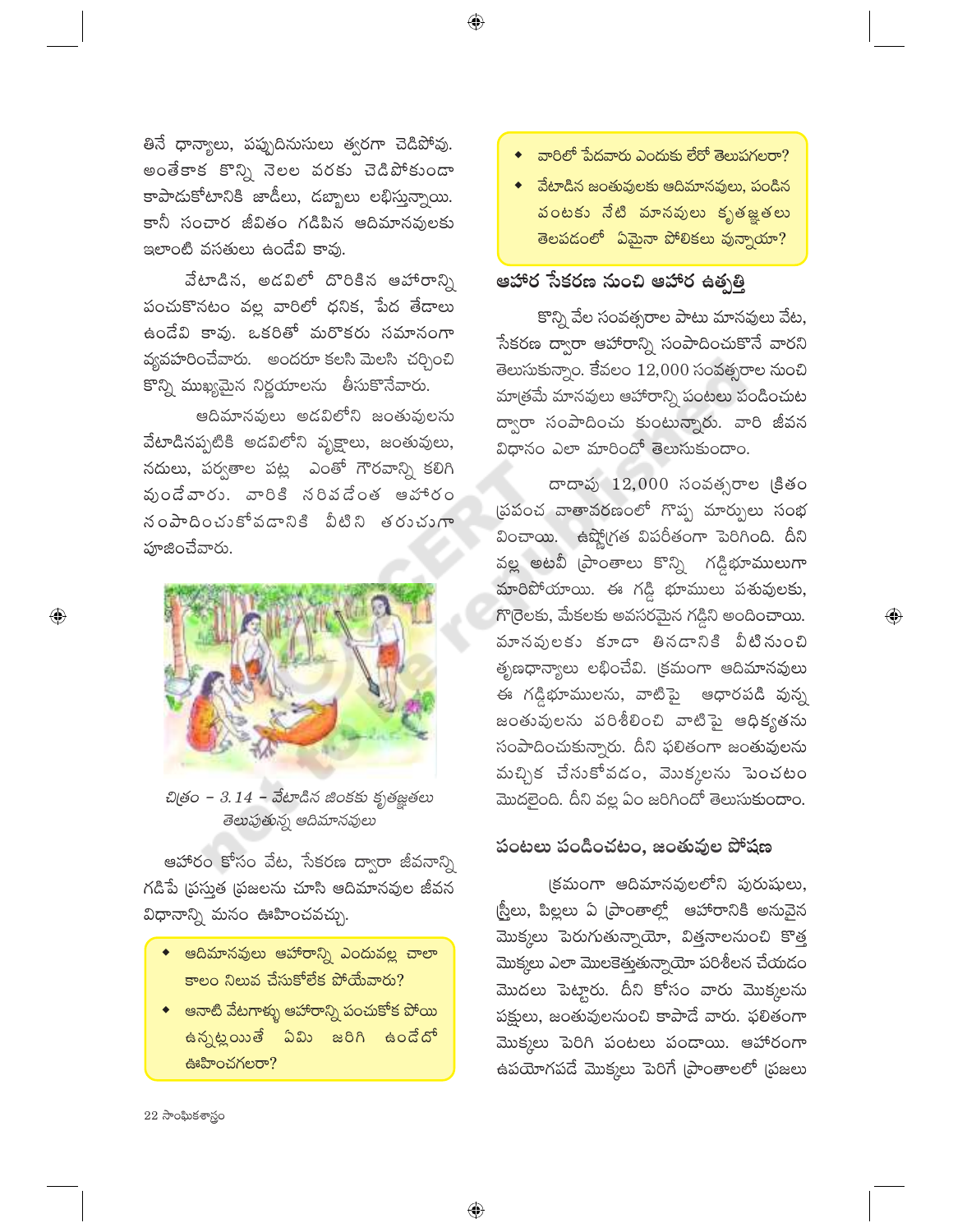స్థావరాలు ఏర్పరుచుకొని పంటలు పండించారు. ఇలా భూమిపై వివిధ [పాంతాలలో పంటలు పండించే వివిధ సమూహాలు రైతు సమూహాలుగా ఏర్పడ్దాయి.

 $\bigoplus$ 

వివిధ (పాంతాల్లోని (పజలు వరి, గోధుమ, జొన్న, పప్పుధాన్యాలు, తృణధాన్యాలు, దుంపలు, కూరగాయలను పండించటం నేర్చుకున్నారు. రకరకాల పంటలను, కూరగాయలను ఎలా పండించుకోవాలో ఒకరి నుంచి మరొకరు తెలుసుకోగలిగారు.

ఈ క్రమంలో వారు తినగా మిగిలిన ఆహారాన్ని వారి నివాసాల దగ్గరకు వచ్చే గడ్డి తినే సాధు జంతువులకు పెట్టి వాటిని మచ్చిక చేసుకోవటం మొదలైంది. ఈ విధంగా పెంచుకొనే జంతువులకు కౄరమృగాల నుంచి రక్షణ కల్పించేవారు. ఈ విధంగా జంతువులను మచ్చికచేసుకొని పెంచుకోవడంవల్ల వారికి మాంసం, జంతు చర్మం, పాలు మొదలైనవి లభ్యమయ్యేవి. వారు క్రమంగా ఎద్దులను, గాడిదలను వృవసాయానికి, నరుకులు వెూయుటానికి ఉపయోగించారు.

# మచ్చిక చేసుకొనటం

 $\bigoplus$ 

ఆదిమానవులు సాధారణంగా అధిక దిగుబడినిచ్చే, రోగాల బారిన పడకుండా ఉండే మొక్కలను, జంతువులను ఎంపిక చేసేవారు. మళ్లీ విత్తటానికి ఇటువంటి మొక్కల విత్తనాలనే సేకరించి ఉపయోగించేవారు, ఎంపిక చేసిన జంతువులతోనే పశోత్బోత్తి గావించేవారు. ఈ విధంగా వారు పెంచుకునే మొక్కలు, జంతువులు, అడవి మొక్కలకు, జంతువులకు భిన్నంగా రూపొందాయి. ఎంచుకున్న విత్తనాల నుంచి దిగుబడి లభించేవరకు మొక్కలను సంరక్షించుకునేవారు. ఇదే క్రమంలో మచ్చిక చేసుకున్న జంతువులను వారికి ఉపయోగపడే రీతిలో పెంచుకొనేవారు. ఈ విధానాన్ని మచ్చిక చేసుకోవడం అంటారు.

ఈ విధంగా కొన్ని వందల సంవత్సరాలుగా (పజలు వారికి వివిధ రకాలుగా ఉపయోగపడే మొక్కలను, జంతువులను పెంచేవారు.

ఆంధ్రప్రదేశ్ (పభుత్వం వారిచే ఉచితపంపిణీ

- ◆ వచ్చే సంవత్సరం పంటలు పండించడానికి ఈనాటి రైతులు కూడా ఆది మానవుల లాగ విత్తనాలను ఎంచుకుంటున్నారా?
- ప్రస్తుత రైతులు పంటలను ఎలా సంరక్షించు కుంటున్నారో మీకు తెలుసా?
- (పజలు వారి పెంపుడు జంతువులకు ఎలా సంరక్షణ కల్పిస్తున్నారు?

కానీ (పజలందరూ ఇలా చేసేవారు కాదు. చాలామంది ఇంకా అడవుల్లో జంతువులను వేటాడి ఆహారాన్ని సమకూర్చుకునేవారు. వ్యవసాయం కూడా అందరూ ఒకే విధంగా చేసేవారు కాదు. మొదట అటవీ (పాంతాలలో పోడు వ్యవసాయంతో పాటు వేట, ఆహార సేకరణ కొనసాగించేవారు. (పోడు వ్యవసాయం గూర్చి 6వ పాఠంలో చదువుతారు)

నేలను దున్ని ఎరువులు ఉపయోగించటం ద్వారా వారిలో కొందరు సారవంతం చేయవచ్చని డ్రతి దీనితో తెలుసుకున్నారు. సంవత్సరం సారవంతమైన నేలల కోసం దూర్ఘపాంతాలకు వెళ్ళనవసరం లేదని తెలుసుకున్నారు. వారు వ్యవసాయంలో జంతువులను నేలను దున్నటానికి, పంటలు రవాణాకు, ఎరువులకు, ఇతర అవసరాలకు ఉపయోగించేవారు. దీని వల్ల పశుపోషణతోపాటు వ్యవసాయం అమలులోకి వచ్చింది.

 $\bigoplus$ 

### స్థిర జీవనం

పంటలకు నీరు పెట్టడానికి, జంతువులు, పక్షుల నుంచి వాటిని కాపాడడానికి పంటలు పండే స్రదేశంలో స్రజలు నివాసం ఏర్పరచుకున్నారు. పంట కోసిన తరవాత దానినంతా ఒకే రోజు తినలేరు కాబట్టి నిల్వచేయడం మొదలుపెట్టారు. పండించిన ధాన్యాన్ని ఆరు నెలల నుంచి సంవత్సరం దాకా నిలువ వుండేలా చర్యలు తీసుకోవడం మొదలు పెట్టారు. ఒక చోట ఇల్లు కట్టుకొని స్థిరనివాసం ఏర్పరచుకుంటేనే ధాన్యాన్ని నిల్వ చేయడం సాధ్యమవుతుంది. ఈ పరిస్థితులు స్థిర జీవనానికి దారితీశాయి.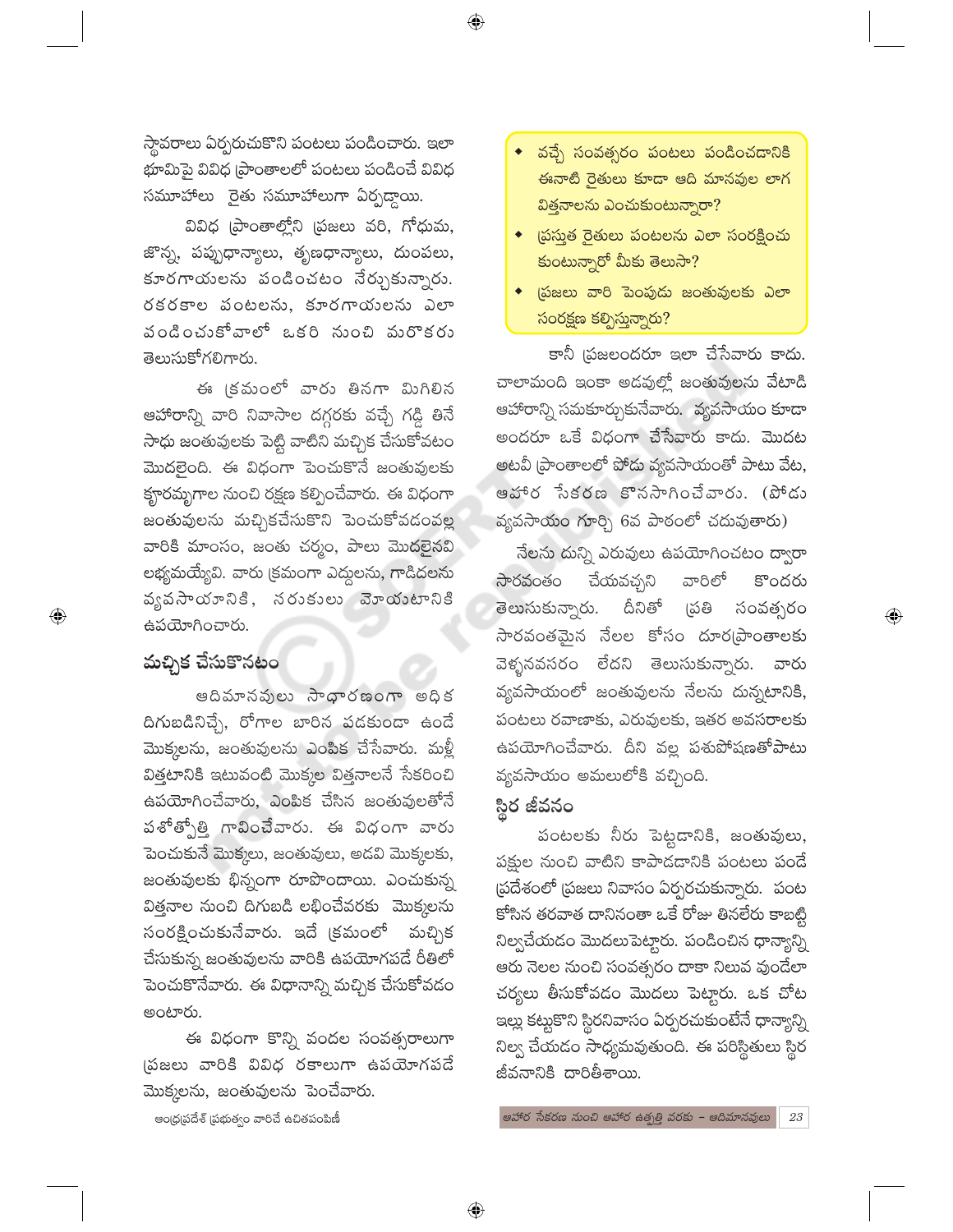స్థిరజీవనం వల్ల వారు రాతితో, కొయ్యతో లేదా మట్టితో ఇళ్లను నిర్మించుకోవడం మొదలైంది. పాలు, నీరు, ధాన్యం నిల్వ చేయటానికి, వండటానికి పాత్రలు అవసరమయ్యాయి. ఇది వివిధ రకాల కుండల తయారీకి దారి తీసింది. పాత్రలపై అందమైన బొమ్మలను చిత్రించి అలంకరించేవారు. వంటకు పొయ్యి, ధాన్యం దంచేందుకు రోలు అవసరం పురావస్తు శార్ష్రవేత్తల తవ్వకాలలో అయ్యాయి. వారు ఉపయోగించిన రాతి పనిముట్లు, పాత్రలు, గుడిసెలు ఇతర వనిముట్ల అవశేషాలు లభ్యమయ్యాయి. వీటితో పాటు కొన్ని చోట్ల చాలా సంవత్సరాల క్రితం ఆదిమానవులు నిప్పుపై కాల్చిన ధాన్యం కూడా లభ్యమయింది.

ఆనాటి రైతులు చెట్లను, కొమ్మలను నరకడానికి వీలుగా వుండే కొత్తరకం రాతి పనిముట్లను తయారు వీటిని నవీన రాతి పరికరాలని చేసుకున్నారు. పురావస్తు శాస్త్రవేత్తలు అంటారు.



చిత్రం - 3.15 : పురాతన కుండ - దీనిలో ఏమి నిల్వ వుంచుకొనేవారని భావిస్తున్నారు?



చిత్రం - 3.16 : 12000 సంవత్సరాల క్రితం నిల్వ చేసిన ఆహారాన్ని పురావస్తు శార్జువేత్తలు కనుగొన్నారు.

ఆనాటి వ్యవసాయదారులు అనువైన రాతిని మరొక రాతిపై సాన పెట్టడం ద్వారా గొడ్దళ్లలాంటి పరికరాలను తయారు చేసుకున్నారు. ఇలా సాన పట్టిన గొడ్డళ్లకు

 $24$  సాంఘికశాస్త్రం

 $\bigoplus$ 

కొయ్య పిడి బిగించేవారు. ఈ కొత్త పనిముట్లతో పంటలు పండించడం ద్వారా ఆదిమానవుల జీవనవిధానంలో విప్లవాత్మక మార్పులు వచ్చాయి. ఈ కొత్త రాతి పనిముట్లతో వ్యవసాయం చేసిన కాలాన్ని నవీన శిలాయుగం లేదా కొత్త రాతియుగం అంటారు.

**బిత్రం** - 3.17: మహబూబ్నగర్ జిల్లా అ(మాబాదులో లభ్యమైన చెక్కకు బిగించిన రాతి గొడ్డలి



 $\overline{\mathbb{Q}}$ 

చిత్రం – 3.18 : మహబూబ్నగర్ జిల్లా సేరుపల్లిలో లభ్యమైన నవీన శిలాయుగం నాటి రాతి పనిముట్లు.

ఆధారం : ఆంధ్రప్రదేశ్ రాష్ట్ర పురావస్తు మ్యూజియం, హైదరాబాదు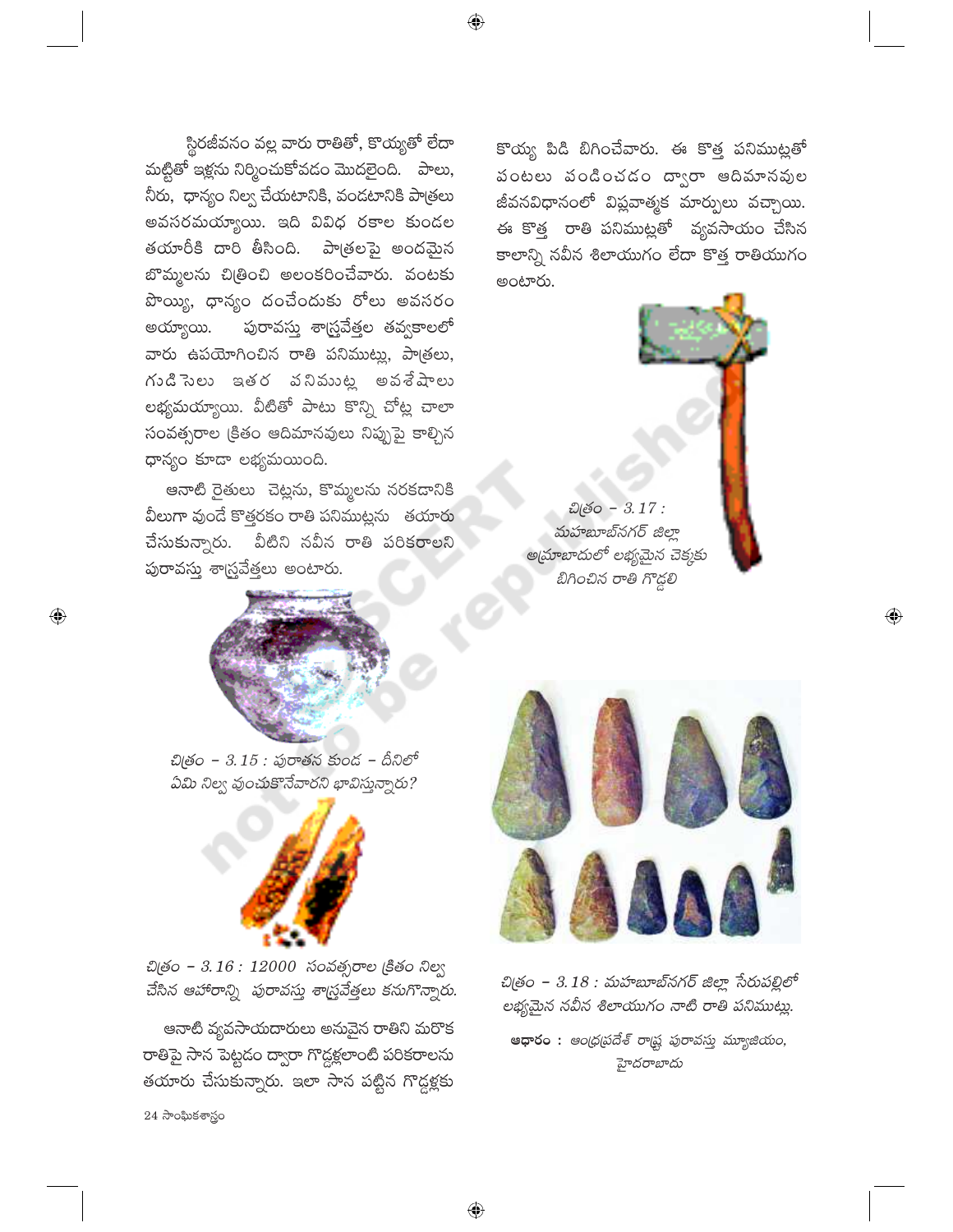- ఆదిమానవులు ధాన్యాన్ని నిలువ చేయటానికి ఏమి చేసేవారు?
- పంటలు పండించే (పజలు అదే (పదేశంలోనే ఎందువల్ల స్థిరనివాసం ఏర్పరచుకున్నారు?
- అదిమానవులు నివసించిన గుడిసెలను <mark>ఊహించి చిట్రించండి. ఇప్పుడు మీరు నివసించే</mark> గృహాలకు వారి గుడిసెలకు మధ్య తేదాలను పట్టికగా రాయండి.

భారతదేశంలో ఆదిమానవుల (పారంభ వ్యవసాయ ఆనవాళ్ళు సుమారు తొమ్మిది వేల సంవత్సరాల క్రితమే బెలూచిస్తాన్లో, సుమారు ఐదు వేల సంవత్సరాల క్రితం కాశ్మీర్లలో, నాలుగు వేల లేదా ఐదు వేల సంవత్సరాల క్రితం బీహార్లో బయటపద్దాయి.

ఆదిమానవులు జంతువులను మచ్చిక చేసుకున్న ఆనవాళ్ళు దక్కన్ పీఠభూమిలో ఆంధ్ర(పదేశ్, కర్నాటక రాట్హాల సరిహద్దల్లో దొరికాయి. ఈ రాట్హాలలోని అనేక (పదేశాలలో పెద్ద పరిమాణంలో బూడిద దిబ్బలు కనుగొన్నారు.

 $\bigoplus$ 

పురావస్తు శాస్త్రజ్ఞుల అంచనా (పకారం ఐదు వేల సంవత్సరాల క్రితం ఆదిమానవులు ఈ ప్రాంతంలో పశుపోషణ చేపట్టినట్లు తెలుస్తోంది. వారు కొన్ని (పత్యేక ప్రదేశాలలో పశువులను కంచెద్వారా నిలువరించి అనంతరం వాటి పేడను ఎండబెట్టి దిబ్బలను ఏర్పాటు చేశారు. తర్వాత ఈ దిబ్బలను పండుగ సందర్భాలలో కాళ్చి బూడిద చేసేవారు. ఈ విధంగా ఆనాడు ఏర్పడిన బూడిద కుప్పలు (పస్తుతం మహబూబ్నగర్, కర్నూలు, అనంతపురం జిల్లాలలో బయటపడాంు. ఈ బూడిదకుప్పలతో పాటు నవీన శిలాయుగానికి చెందిన రాతిగొడ్డలి, రాతి పారలు, కుండల అవశేషాలు మొదలైనవి కనుగొన్నారు. ఈ విధంగా ఆదిమానవులు పంటలు పండించడంతోపాటు స్థిరనివాసాల గ్రామ సముదాయాలను ఏర్పరచుకోవడానికి కొన్ని వేల సంవత్సరాలు పట్టింది.



పాళ్వాయి వద్దగల బూడిద దిబ్బలవద్ద పురావస్తు శార్ష్రవేత్తల తవ్వకాలు

#### కీలక పదాలు

 $\bigoplus$ 

- వేట. ఆహార సేకరణ సమాజం రాతి పనిముట్లు సూక్ష్మ రాతి పరికరాలు సంచార జీవులు సమజీవనం మచ్చిక చేసుకొనటం పశుపోషకులు స్థిరజీవనం నవీన శిలాయుగం పురావస్తు శాస్త్రవేత్త
- పోడు వ్యవసాయం

 $\bigoplus$ 

ఆంధ్రప్రదేశ్ (పభుత్వం వారిచే ఉచితపంపిణీ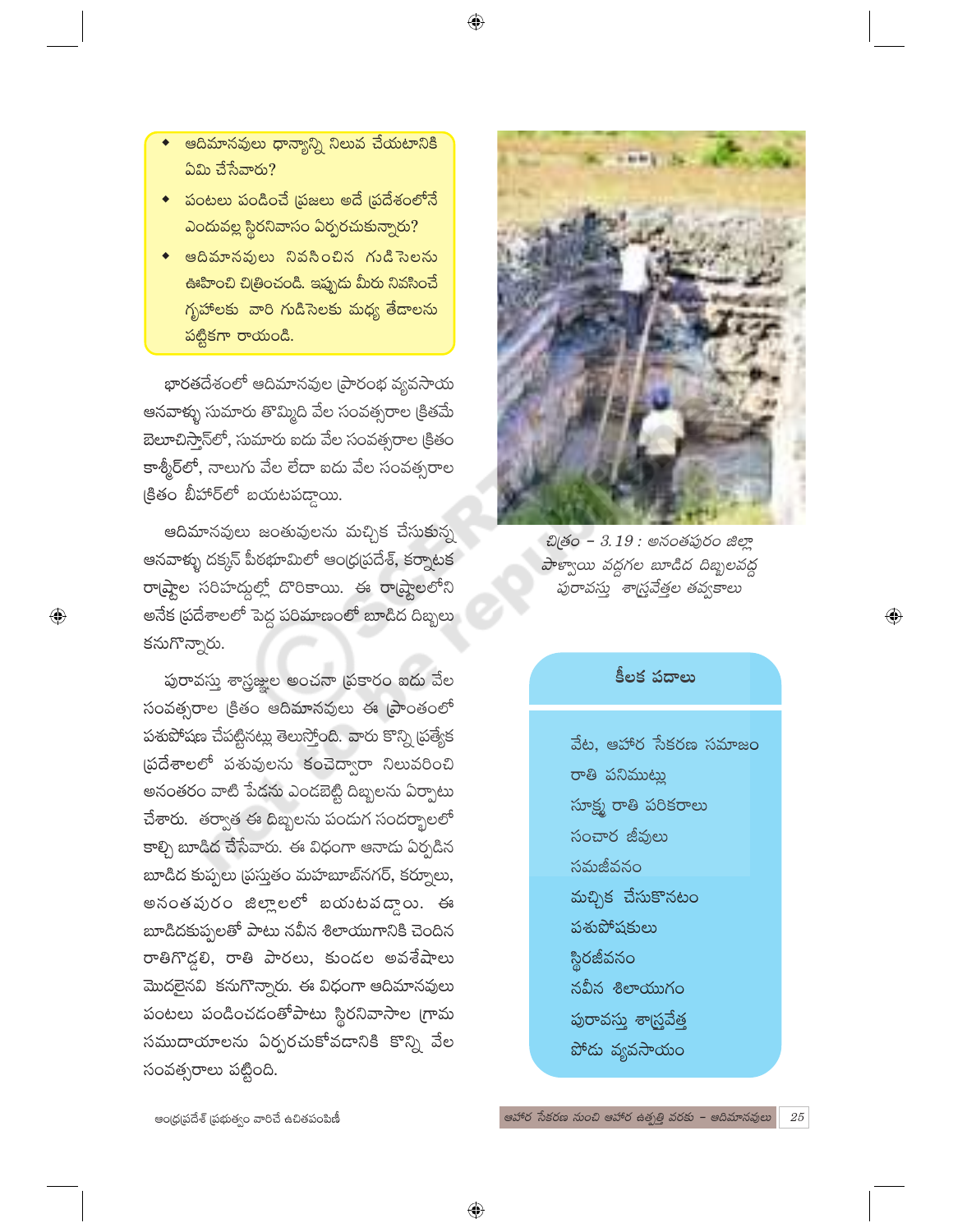# మీ అభ్యసనాన్ని మెరుగుపరుచుకోండి!

 $\bigoplus$ 

- ఆదిమానవులు నూలు దుస్తులు ఎందుకు ధరించలేదు?  $1.$
- 2. పండ్లు కోయటానికి ప్రస్తుతం మీరు ఎటువంటి పనిముట్లను ఉపయోగిస్తున్నారు? ఆ పనిముట్లు లేనట్లయితే ఏమి చేస్తారు?
- ఆదిమానవులు వాడిన రాతి పనిముట్లకు నవీన పనిముట్లకు గల తేడాలను తెలపండి. 3.
- ఆదిమానవులు ఒక [పాంతం నుంచి మరొక [పాంతానికి ఎందుకు సంచరించేవారు? [పసుత మానవుల 4. సంచారానికి ఆదిమానవుల సంచార జీవితానికి మధ్యగల తేడాలు / పోలికలను తెలపండి.
- మీకు దగ్గరలో వున్న రాతి చిత్రకళా స్థావరాన్ని కనుగొని మీ తరగతి విద్యార్థులతో సందర్శించండి. 5.
- కింద ఇచ్చిన రాతి చిత్ర కళా స్థావరాలను ఆంధ్ర ప్రదేశ్ పటంలో గుర్తించండి. 6.
	- బి. పాండవుల గట్టు ఏ. చింతకుంట సి. కేతవరం
	- డి. వేల్ను మడుగు ఇ. రేకొండ ఎఫ్. రామచం[దాపురం
- 7. నవీన శిలాయుగ వ్యవసాయదారులు, పశు పోషకులకూ (పసుత ఆధునిక యుగ వ్యవసాయదారులు, పశుపోషకులకూ మధ్య తేదాలను రాయండి.
- ఆదిమానవులు మచ్చిక చేసుకున్న జంతువులు, వ్యవసాయ ఉత్పత్తుల జాబితాను తయారు చేసి వాటి 8. గురించి కొన్ని వాక్యాలు రాయండి.
- వంటకు పొయ్యి, రుబ్బురోలు లేనట్లయితే మనం తినే ఆహారంపై ఎటువంటి (పభావం కలుగుతుంది? 9.

 $\bigoplus$ 

- $10.$  పురావస్తు శాస్త్రవేత్తతో ముఖాముఖికై ఐదు (పశ్నలు తయారు చేయండి.
- 11. ఈ కింది పటంలో అనేక దృశ్యాలు ఉన్నాయి. వీటిలో వేట ఆధారిత సమాజానికి చెందని వాటిని గుర్తించండి. అలాగే వేట సమాజం, వ్యవసాయ సమాజానికి చెందిన సంయుక్త దృశ్యాలను గుర్తించండి. వాటికి సరియైన సంజ్ఞలను పెట్టి విభజించండి.



ඩු*ඡි*o: 3.20